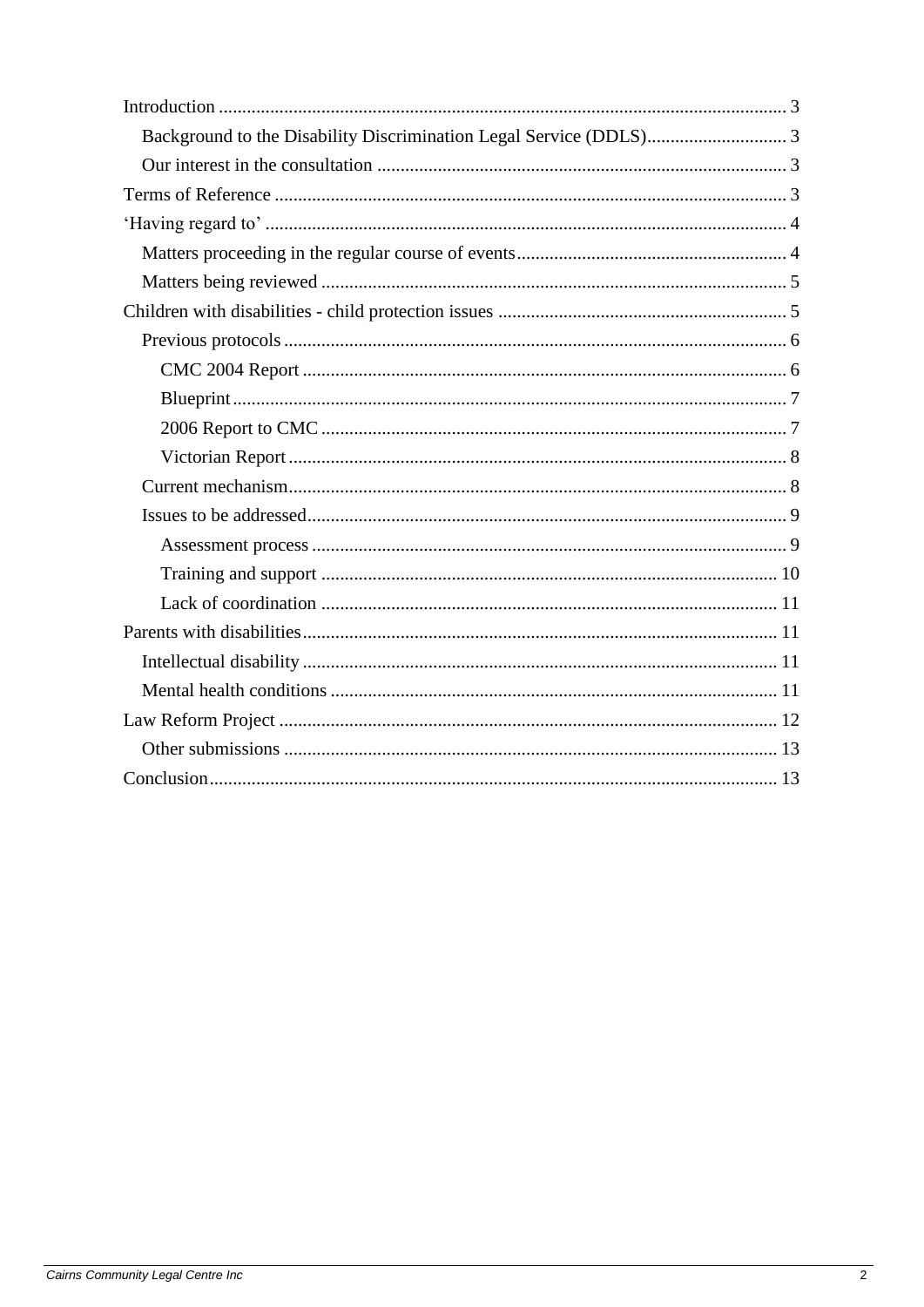# <span id="page-2-0"></span>**Introduction**

## <span id="page-2-1"></span>**Background to the Disability Discrimination Legal Service (DDLS)**

The DDLS is a legal service operated by the Cairns Community Legal Centre Inc (CCLC). The CCLC is a non-profit, community based organisation run by volunteers and paid workers with Commonwealth and State Government funding.

The DDLS provides legal advice and case work which relates to disability discrimination complaints under the Federal *Disability Discrimination Act 1992* (DDA) and the Queensland *Anti-Discrimination Act 1991* (Queensland Act).

Community education and awareness-raising activities as well as law reform work are also an important aspect of the DDLS.

### <span id="page-2-2"></span>**Our interest in the consultation**

We commend the Government on its commitment to making a full and careful inquiry of the child protection system operating in this State.

We welcome this opportunity to bring to the Commission's attention one particular area of concern to our vulnerable clients and their families – where either the child or the parent has a disability.

Currently parents of children with a disability, requiring extreme levels of support from Disability Services (DS), who find they can no longer care for their child at home for more than 50% of the time, have to relinquish guardianship through a process involving the Children's Court issuing a Child Protection Order.

At the other end of the spectrum is where parents with mental/intellectual impairment are deemed to be a danger to their children, and the children are therefore removed from their parents' care.

We consider that current practices are not within the spirit or intent of the legislation and in fact represent poor administration, by DS and Child Safety (CS). We also consider that the use of the act in this way does not facilitate the appropriate support for the parents or the children with disability requiring extreme levels of support.

## <span id="page-2-3"></span>**Terms of Reference**

We note that the Commission is to review the progress of implementation of the recommendations published in the 1999 *Report of the Commission of Inquiry into Abuse of Children in Queensland Institutions* (the Forde Report) and *Protecting Children: An Inquiry into Abuse of Children in Foster Care*, a report by the Crime and Misconduct Commission (CMC 2004 Report).

We note that the Issues Paper published by the Commission in September 2012 referenced these two reports (among many other publications, including the 2007 CMC report: *Reforming child Protection in Queensland: A Review of the Implementation of Recommendations Contained in the CMC's Protecting Children report*).

We consider it vital that the following additional publications are also reviewed: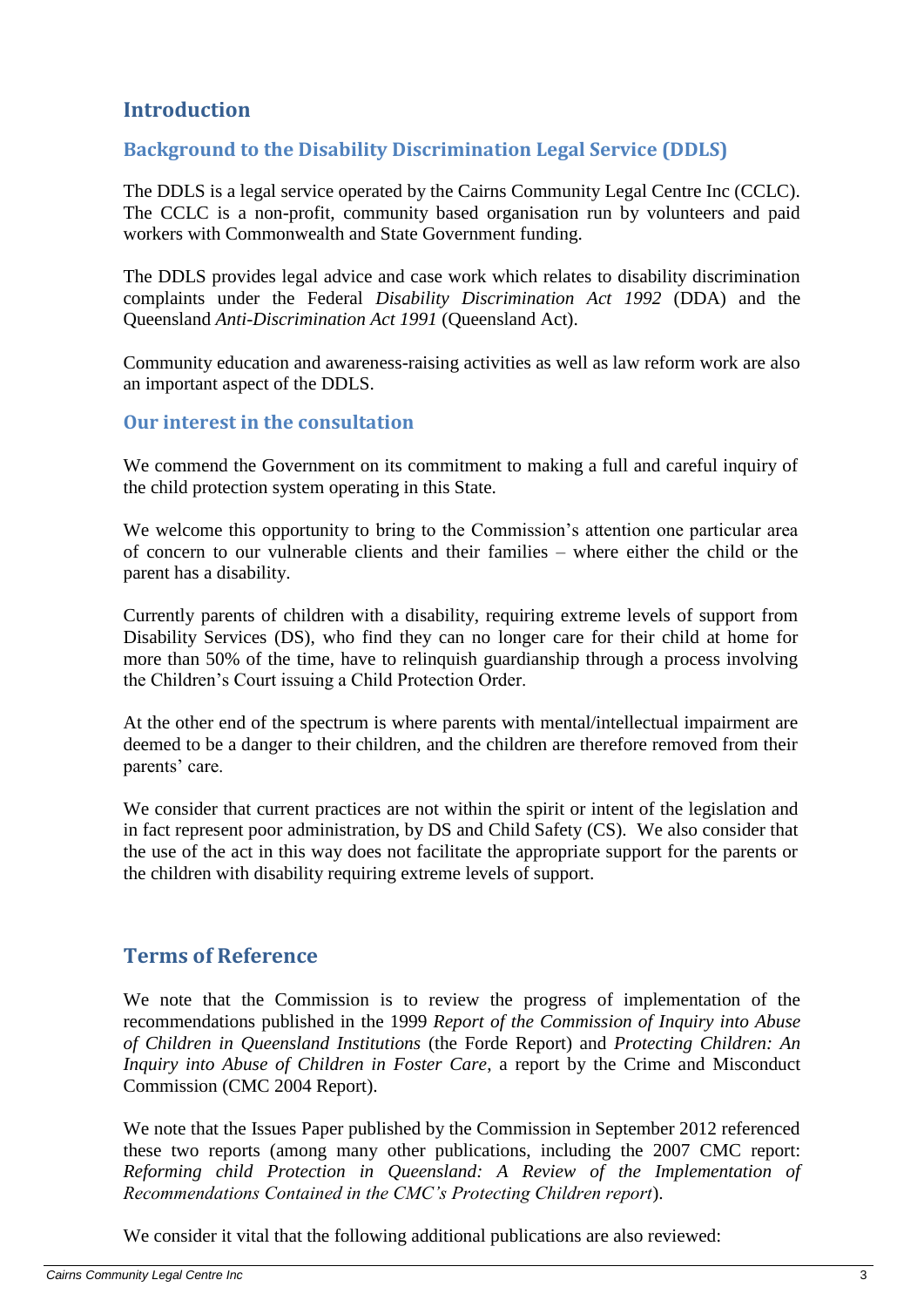- A Blueprint for Implementing the Recommendations of the CMC 2004 Report  $(B$ lueprint $)^1$
- Blueprint Progress Report September 2004 (2004 Progress Report)<sup>2</sup>
- Blueprint Progress Report March 2005 (2005 Progress Report)<sup>3</sup>
- Progress in reforming the Queensland child protection system Report to CMC January 2006 (2006 Report to  $CMC<sup>4</sup>$
- Desperate measures: The relinquishment of children with disability into state care in Victoria (Victorian Report)<sup>5</sup>

In our view the Commission cannot make a full and careful inquiry of the current operation of the child protection system without taking account of progressive steps to implement recommendations of the original inquiries.

We urge the Commission to review these listed documents as they have significant bearing on understanding the lack of progress in the main area which is the subject of our submission (relinquishment of care of children with disabilities).

# <span id="page-3-0"></span>**'Having regard to'**

## <span id="page-3-1"></span>**Matters proceeding in the regular course of events**

We note that term 4(b) of the provisions of the Commissions of Inquiry Order (No. 1) 2012 (Order) requires the Commission to NOT have regard to: *any matter that is currently the subject of a judicial proceeding, or a proceeding before an administrative tribunal or commission (including, but not limited to, a tribunal or commission established under Commonwealth law), or is, as of the date of these terms of reference, the subject of police, coronial, misconduct or disciplinary investigation or disciplinary action*.

We take that to refer to any action (through the Courts, Tribunals or Commissions) requesting a review of or challenging decisions or actions taken by Child Safety, or investigating actions by related entities.

In our view term 4(b) does not refer to matters currently proceeding through the Children's Court process in the regular course of administering the *Child Protection Act* 

<sup>5</sup> Available at

<sup>&</sup>lt;sup>1</sup> Available at [http://www.communities.qld.gov.au/childsafety/about-us/publications/blueprint-for](http://www.communities.qld.gov.au/childsafety/about-us/publications/blueprint-for-implementing-the-cmc-report-recommendations)[implementing-the-cmc-report-recommendations](http://www.communities.qld.gov.au/childsafety/about-us/publications/blueprint-for-implementing-the-cmc-report-recommendations)

<sup>&</sup>lt;sup>2</sup> Available at [http://www.communities.qld.gov.au/childsafety/about-us/publications/blueprint-for](http://www.communities.qld.gov.au/childsafety/about-us/publications/blueprint-for-implementing-the-cmc-report-recommendations/implementing-the-blueprint-progress-report)[implementing-the-cmc-report-recommendations/implementing-the-blueprint-progress-report](http://www.communities.qld.gov.au/childsafety/about-us/publications/blueprint-for-implementing-the-cmc-report-recommendations/implementing-the-blueprint-progress-report)

<sup>&</sup>lt;sup>3</sup> Available at [http://www.communities.qld.gov.au/childsafety/about-us/publications/blueprint-for](http://www.communities.qld.gov.au/childsafety/about-us/publications/blueprint-for-implementing-the-cmc-report-recommendations/reform-of-queenslands-child-protection-system-one-year-on)[implementing-the-cmc-report-recommendations/reform-of-queenslands-child-protection-system-one-year-on](http://www.communities.qld.gov.au/childsafety/about-us/publications/blueprint-for-implementing-the-cmc-report-recommendations/reform-of-queenslands-child-protection-system-one-year-on)

<sup>&</sup>lt;sup>4</sup>Available a[t http://www.communities.qld.gov.au/childsafety/about-us/publications/blueprint-for](http://www.communities.qld.gov.au/childsafety/about-us/publications/blueprint-for-implementing-the-cmc-report-recommendations/progress-in-reforming-the-queensland-child-protection-system)[implementing-the-cmc-report-recommendations/progress-in-reforming-the-queensland-child-protection](http://www.communities.qld.gov.au/childsafety/about-us/publications/blueprint-for-implementing-the-cmc-report-recommendations/progress-in-reforming-the-queensland-child-protection-system)[system](http://www.communities.qld.gov.au/childsafety/about-us/publications/blueprint-for-implementing-the-cmc-report-recommendations/progress-in-reforming-the-queensland-child-protection-system)

[http://www.humanrightscommission.vic.gov.au/index.php?option=com\\_k2&view=item&id=1651:desperate](http://www.humanrightscommission.vic.gov.au/index.php?option=com_k2&view=item&id=1651:desperate-measures-the-relinquishment-of-children-with-disability-into-state-care-in-victoria-may-2012&Itemid=690) [-measures-the-relinquishment-of-children-with-disability-into-state-care-in-victoria-may-2012&Itemid=690](http://www.humanrightscommission.vic.gov.au/index.php?option=com_k2&view=item&id=1651:desperate-measures-the-relinquishment-of-children-with-disability-into-state-care-in-victoria-may-2012&Itemid=690)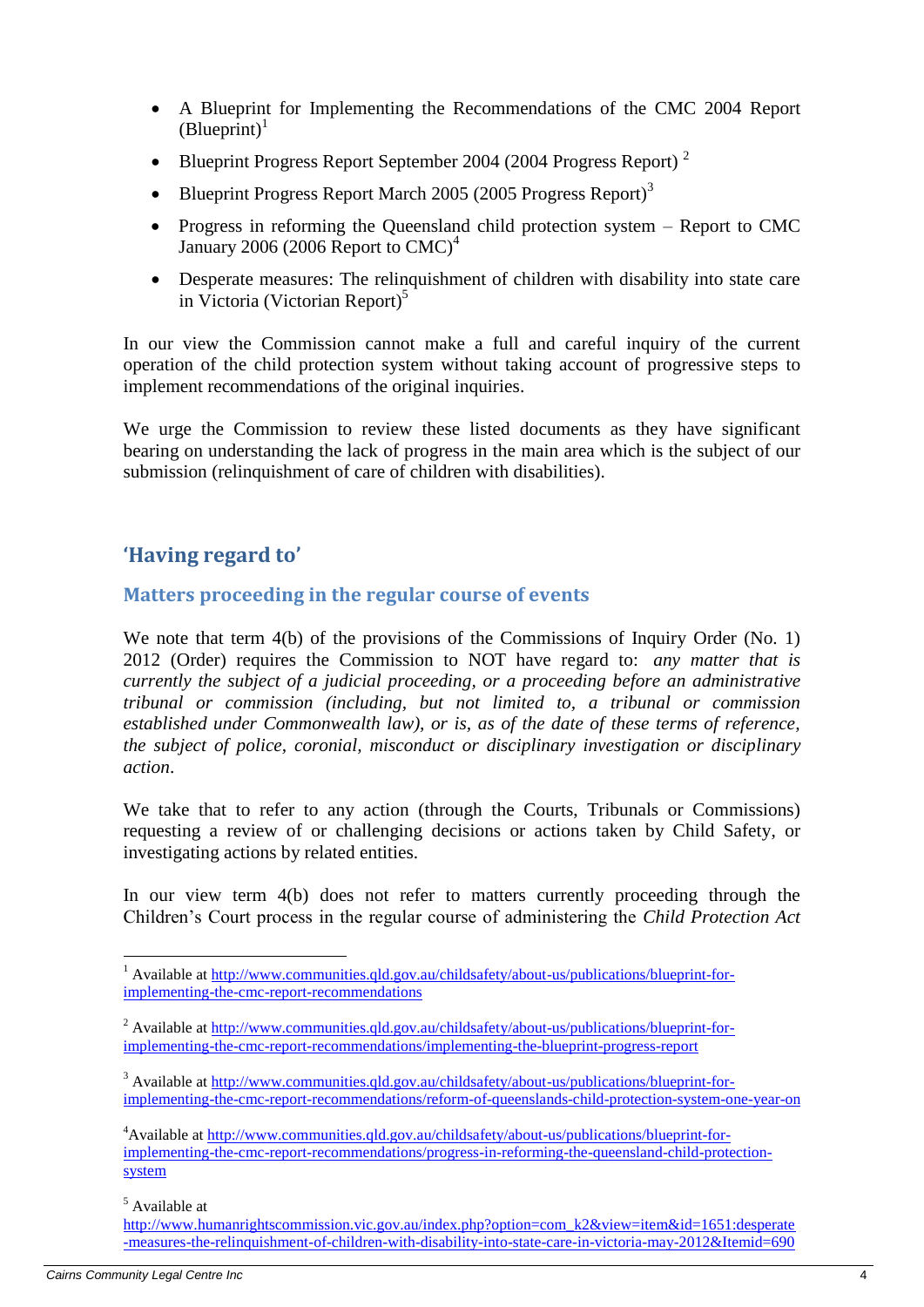*1999*. It may take some considerable time for a matter to be finalised there (orders for temporary custody, adjournments pending input and support from other agencies). One of our clients has been enduring the process for more than 12 months now and still no final decision has been made. It would be failure of this client and the inquiry to deny him input on his experiences within the system.

We note that terms 3(c) (iii) and (iv) of the Order require Commissioner the Honourable Timothy Carmody SC to review the effectiveness of Queensland's current child protection system in areas including*: tertiary child protection interventions, case management, service standards, decision making frameworks and child protection court and tribunal processes; and the transition of children through, and exiting the child protection system*.

In our view, term 4(b) is no barrier to the Commissioner speaking to witnesses about matters currently proceeding through the Children's Court in the usual child protection process, and in fact is exactly the type of matter which should be considered in the Inquiry. Only by speaking to those parents will you hear of any problems with how the child protection system (not just the Children's Court) currently operates,

We respectfully submit that the Commissioner cannot fulfil those provisions to make full and careful inquiry into the areas detailed in term 3 (c) without actually reviewing matters currently proceeding through the Children's Court in the usual manner.

# <span id="page-4-0"></span>**Matters being reviewed**

In addition, if the Commission cannot inquire into matters where decisions are being reviewed or challenged, how will inadequacies identified by those reviews be considered or addressed by the Commission? Again, these are exactly the types of matters which the Commission should be considering.

We would expect few matters proceed to the Queensland Civil and Administrative Tribunal (QCAT) as most parents (especially those of children with severe disabilities) are too traumatised by their experience to actively challenge decisions made by Child Safety.

We note that the only 'reviewable decision' which can be challenged in QCAT by parents prior to an order being issued by the Children's Court, relates to contact provisions with the child.

We respectfully ask the Commission to reconsider this issue and revisit those witnesses who offered input on matters currently before the Children's Court, or QCAT. This will in no way affect the determination of that Court or Tribunal.

# <span id="page-4-1"></span>**Children with disabilities - child protection issues**

We note that the Convention on the Rights of the Child recognises the rights of the child with disabilities to special care, and requires the State to encourage and ensure the extension of assistance, which is appropriate to the child's condition and to the circumstances of the parents or others caring for the child, to the eligible child.<sup>6</sup>

<sup>6</sup> Article 23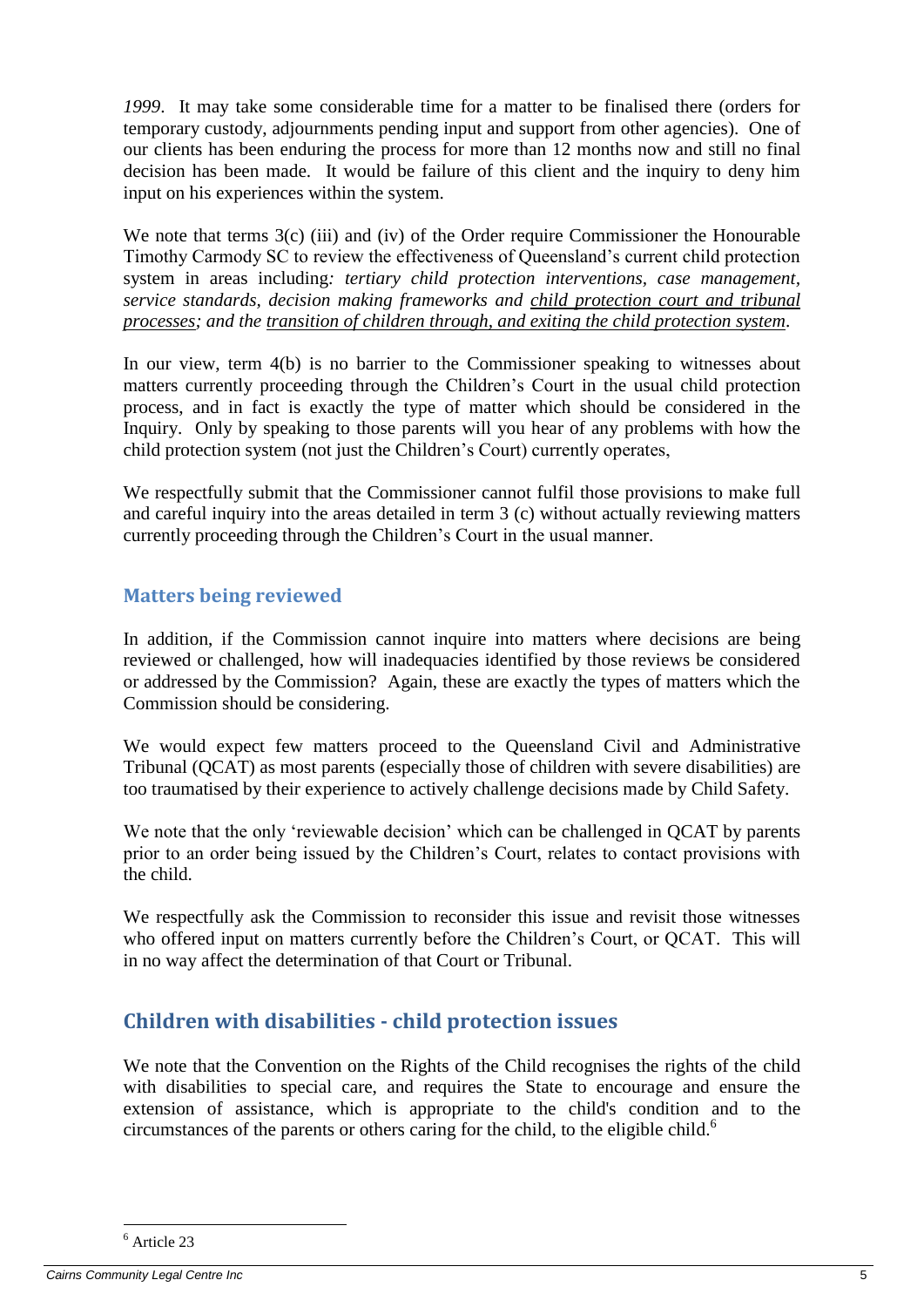## <span id="page-5-0"></span>**Previous protocols**

#### <span id="page-5-1"></span>**CMC 2004 Report**

The CMC 2004 Report recognised the necessity of a whole-of-government approach to child protection. While Child Safety would be the lead agency and have ultimate responsibility for the protective plan for each child in its care, it identified that Health, Education, Disability Services, Police, Housing and Treasury would all have a role in the promotion of child welfare. The Commission considered it preferable for certain services (such as specific medical, disability and educational services and support) to be provided within the framework of government, rather than by private agencies outside the government system.<sup>7</sup>

The report looked at placement options in the foster care system. One submission advised that when children were unable to tolerate typical foster care placements, there had been an increase in expensive, individually funded packages, or some are given temporary accommodation in motels or caravan parks. It gave an example that in 2001-02, 63 children received funding under the Children with Disabilities in Care program at a cost of \$4.3 million. $8$ 

That report recommended that a broad range of options be provided to best meet the needs of individual children and that the effectiveness of these placement options in meeting the needs of different groups of children and young people be evaluated.<sup>9</sup>

The report acknowledged that to ensure children are protected from harm in care, the government and the community at large must be prepared to invest in improving the support available to foster families. This was an investment in the children's futures. The training needed to look after children in their care would equip them with skills to cope with challenges of foster parenting and help them remain active as foster carers.

The report referred to literature which identified specific aspects of effective training programs, including Behaviour family interventions (BFI). Such programs can educate parents about ways to promote satisfying relationships with their children as well as in managing a range of problem behaviours including disruptive behaviour disorders, anxiety disorders, autism and developmental disabilities.<sup>10</sup>

Literature also identified that it was important to use a comprehensive, multi-level intervention model of parenting and family support to provide a level of intensity of parenting support tailored to a family's needs. This was reflected in the Commission's Recommendation 7.21.

The reason for that recommendation was that not receiving adequate training results in high levels of parenting stress and difficulty in retaining carers within the foster care system, which in turn results in children having more unstable placements.

 $7$  CMC 2004 Report, p 169

<sup>8</sup> ibid, p 190

<sup>&</sup>lt;sup>9</sup> Recommendations 7.2 and 7.3

<sup>10</sup> CMC 2004 Report, p 205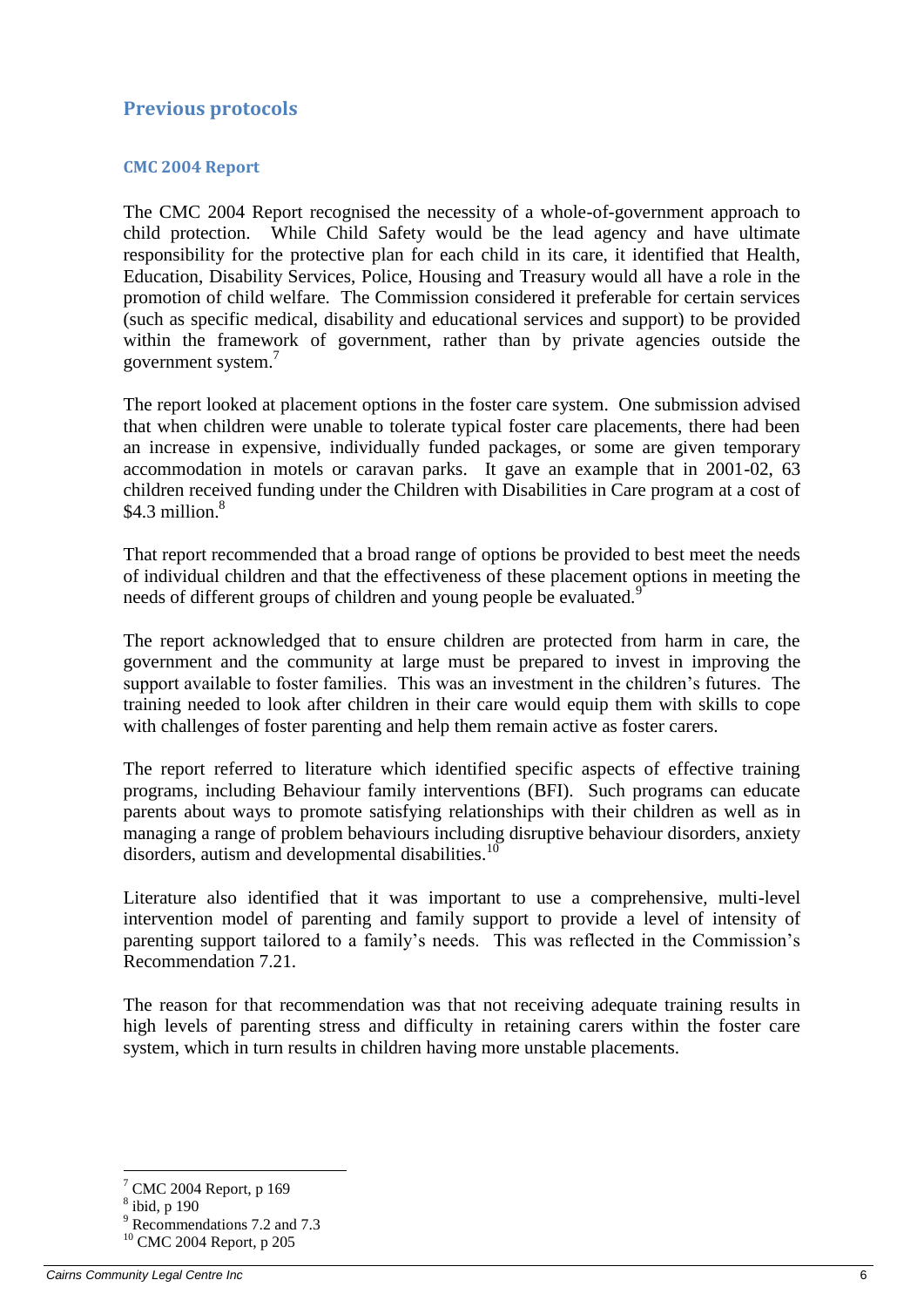#### <span id="page-6-0"></span>**Blueprint**

The Blueprint identified that a key characteristic of children who exhibited extreme and challenging behaviours was the presence of physical or intellectual disability. It also identified that the presence of disability and the **absence of sufficient support** for the natural family had contributed to the breakdown of the family resulting in the child being placed in care.

The Blueprint went on:

*Another issue which required urgent review, is that current policies do not enable the State to tailor specific support packages for parents who are endeavouring to care for their disabled children in home settings. The only available option is for the State to place these children in care, so that they can receive the funding necessary to support their daily and often intensive requirements.*

*This is an extremely expensive option, and one that may not be as nearly as effective as providing less intensive resource support to the parents of the disabled child in their natural home setting, supported by appropriate services and respite care. This should be an urgent integrating issue addressed by the Child Safety Directors for each of the relevant agencies.<sup>11</sup>*

However, in the 2005 Progress Report, Disability Services Queensland (DSQ) reported that in conjunction with the Department of Child Safety (CS), Queensland Treasury and the Department of the Premier and Cabinet, it was *developing options for the support of children with disabilities and highly complex needs, when their families can no longer care for them at home.* It did not address the issue of supporting families to care for children with disabilities at home, in order to prevent those children being placed in care.

#### <span id="page-6-1"></span>**2006 Report to CMC**

In the 2006 Report to CMC, CS acknowledged that:

*there are a few families, for whom there are no active issues of child abuse or neglect, who decide that they can no longer care for and support their children with disabilities at home. The families often seek full-time/extended out-of-home placements for the children. The entry of these children into the child protection system is primarily because there is currently no out-of-home care system available, outside that system. 12*

#### Department of Communities reported that it

*led work in conjunction with DSQ, CS, Department of Premier and Cabinet, and Queensland Treasury on options for the provision of out-of-home care for children with disabilities where their families are no longer willing or able to care for them*  in the family home. The aim of this work is to build up a continuum of support *whereby parents of children with disabilities can retain guardianship of their children and continue to be involved in all significant decisions in their child's life. 13*

Options to be considered at that time included how children with disabilities, but without protective needs, could be provided with long term out-of-home care.

 $11$  Blueprint, p 108

 $12$  2006 Report to CMC, p 41

 $13$  ibid, p 82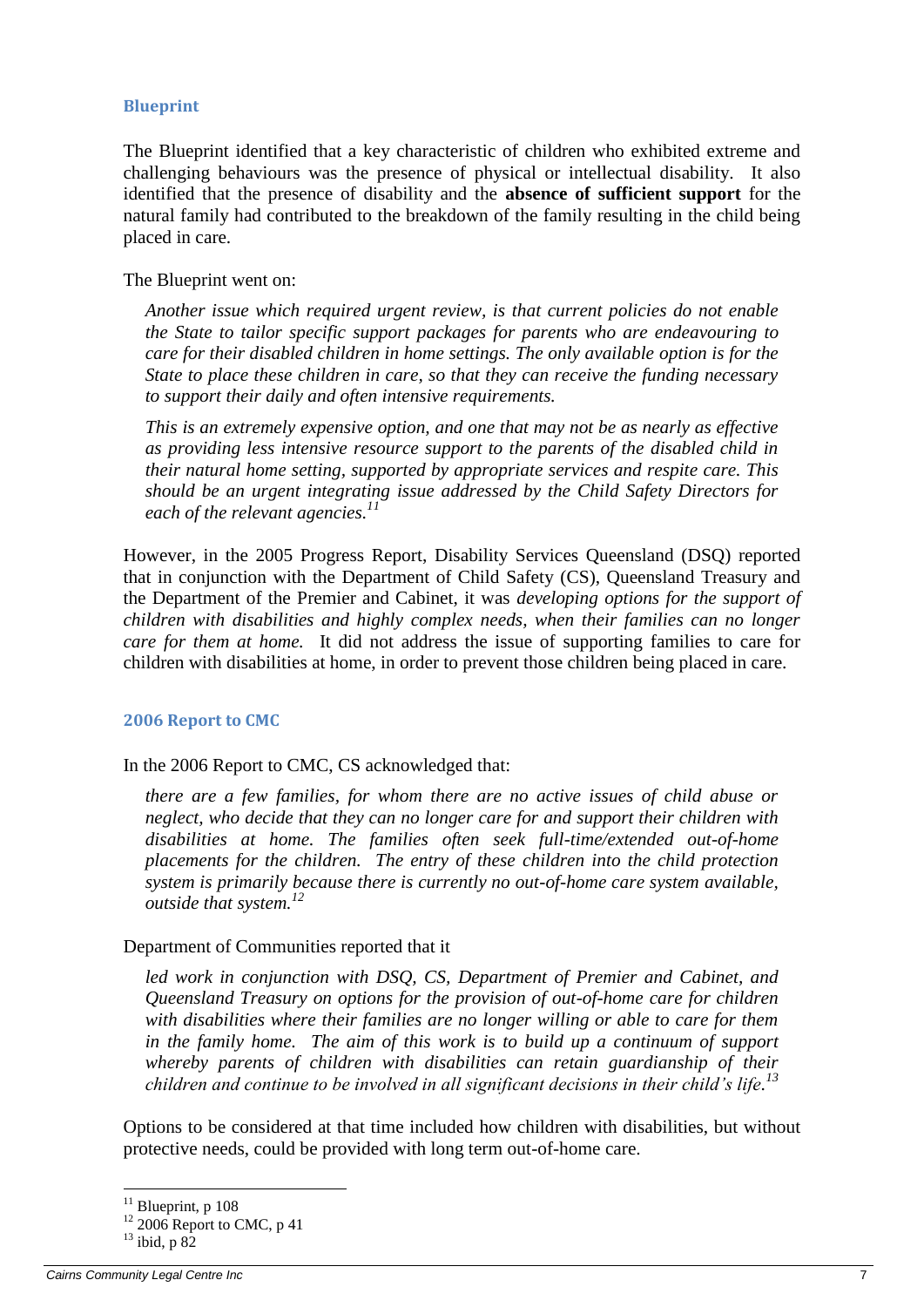#### <span id="page-7-0"></span>**Victorian Report**

We commend the Victorian Report to the Commission for your consideration as it details situations which can also be found in every State, including Queensland.

### <span id="page-7-1"></span>**Current mechanism**

Until recently, there has been no work done on providing the promised continuum of support to families with children with disabilities.

If the child is under 18 years of age, current protocol requires the following of a tortuous process which culminates in the Chief Executive of CS being granted long-term guardianship of that child by a Magistrate of the Children's Court. The parents effectively become legal strangers to their child.

The sole reason for this Court process is that for a child under 18 years of age, there is still no out-of-home care system available outside of that process.

Currently, the child suffers a loss of parental contact and assurance of love and care. The parents' guilt at not being able to care for their own child is greatly increased by the shame and humiliation of the Court process and the ongoing loss of contact, care and rights concerning their child.

Where a continuum of support can be maintained, the child's sense of security is not affected, the transition to full-time care is managed and the parents continue to be involved in their child's life.

The 2010 amendment to the *Child Protection Act 199* (CPA) emphasised the importance of stability, and required the Court to have regard to the child's need for emotional security and stability. It acknowledged the importance of a stable home, emotional security and the child's attachment to their guardian developed over time.

Apparently, such issues need not be considered when requiring parents, who require extended out-of-home care for their child with a disability, to relinquish their care of that child to the State.

The sad experience of several of our clients is that the same 'warehousing' of difficult children identified in the CMC 2004 Report is carried on today. Children and young adults with disabilities resulting in challenging behaviour problems are removed from their parents' custody and cared for by non-government service providers in isolation at great expense.

Child Safety appears to have limitless funds (for what are effectively 'body guards', and for repairs to premises resulting from violent reactions) when a fraction of that funding for use by Disability Services would have ensured that the child or young person could have continued to be cared for at home with appropriate support. Our clients (parents) have been pressured by Child Safety to relinquish care on the basis that funding for the support they desperately need for their child (specialist assessment and intervention) is only available through Child Safety (and not through Disability Services).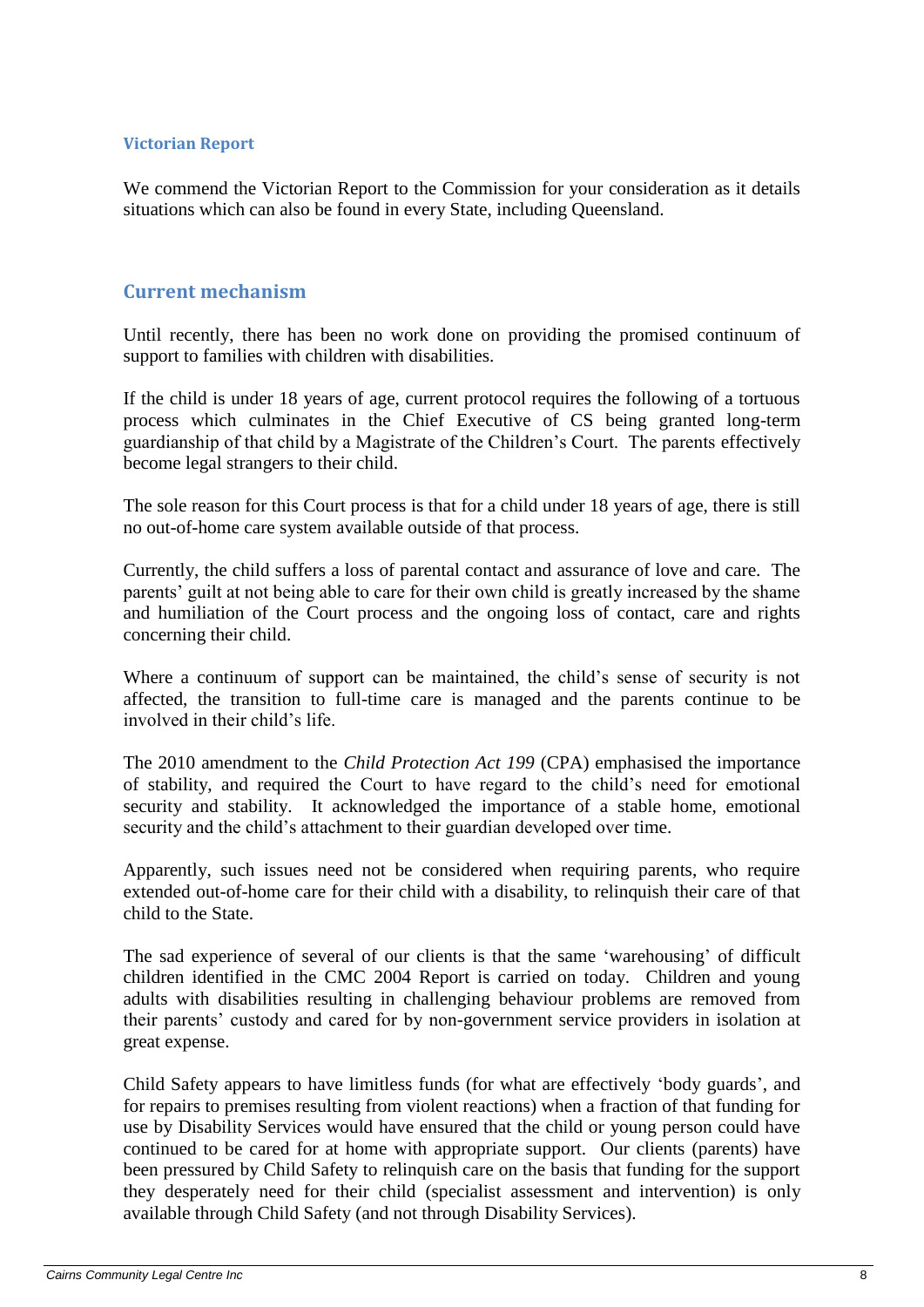Although the child may be the responsibility of Child Safety for a few years, they revert to the responsibility of Disability Services when they reach 18 years of age, where they have fewer legislative protections. If appropriate care is not provided at the earliest stage possible to ensure the child remains in the long term care of its family, it will be too late to take any restorative measures after the child's 18<sup>th</sup> birthday. In addition, ongoing care for the adult for the remainder of his or her life will be a much larger drain on the State's resources.

### <span id="page-8-0"></span>**Issues to be addressed**

In addition to the alleged misuse of child protection legislation to remove children with disabilities form the care of their parents when the family can no longer care for the children at home, we have identified in our case studies several other issues which have a direct bearing on the process through the child protection system.

#### <span id="page-8-1"></span>**Assessment process**

The initial process to assess the functional needs of a child with significant disabilities when the parents first apply for any support from Disability Services is often delayed, quite lengthy, and the assessment tools quite complex.

The Inventory for Client and Agency Planning (ICAP) looks at and reports on four aspects of functional need: motor skills, social and communication skills, personal living skills and community living skills. The ICAP report is apparently incomprehensible to anyone not trained in that process, so that a two page ICAP assessment summary report is produced for internal use and reporting to parents.

Those two pages set out generally what the ICAP is assessing in each of the four areas, and summarises that the ICAP Service Level score is a combination of the results of the four functional needs assessment areas and the problem behaviour assessment. It advises that there are nine levels ranging from *intensive* to *minimal*. It then gives a single sentence stating what the score 'indicates' that the child needs.

For a child with Down Syndrome and severe Autism (Case Study A) the ICAP identified a need for total personal care and intense supervision (the highest priority level). The parent of this child has had to struggle with various Departments for years to obtain crisis funding to secure an adequate level of support, so as not to have to relinquish care to Child Safety. She is no closer to securing recurrent funding, and the non-recurrent funding is set to cease early in the New Year.

Separate Specialist Disability Assessment (SDA) is conducted by EVOLVE, the interagency often used by Child Safety where challenging behaviour had led to risk of or actual relinquishment of custody of the child to the Chief Executive.

Below are examples of what an SDA report (published nine months after the child was first referred to EVOLVE) confirmed for a child with intellectual disability and Autism (Case Study B):

- The child is solely dependent on others for his survival, and will require a high level of support in all areas of his life for the remainder of his life.
- Routine and structure are both essential for the child to deal with the distress and trauma of being placed in out of home care.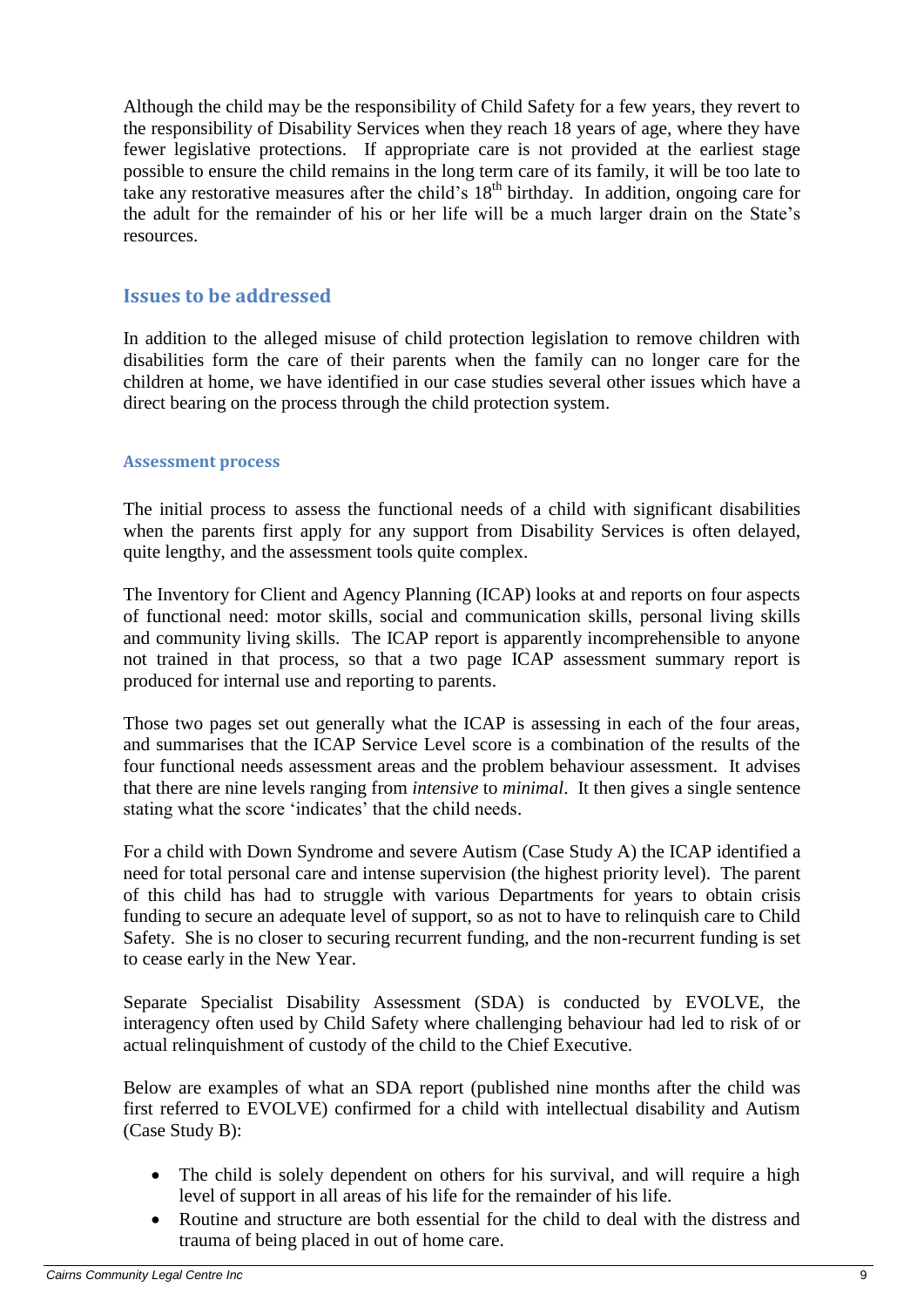- It is likely that the child developed a sense of abandonment from being in care, and that this is contributing to the frequency and severity of challenging behaviour.
- Being aggressive and violent has become a useful strategy for the child meeting his needs.
- Regular structured respite will be critical to reduce current and future risk of relinquishment.
- The government funded service provider's youth workers' individual skill sets and experience did not match with the child's disability-specific needs. It also identified inconsistencies in how staff members dealt with crisis situations, and management of behaviour, making the child's environment more confusing and unpredictable and negatively affecting his wellbeing and behaviour.
- Medication on its own will not be enough to manage the child's behaviour.
- It would be 'beneficial' for the parents to 'think about' what personal supports they could access to enhance their own coping resources and quality of life
- It would be 'prudent' to evaluate what the educational goals for the child would be at this point in his life.

The SDA report also made recommendations such as:

- that the child and his family be engaged with the Evolve Early Intervention Behaviour Support
- that the parents 'encourage all services' engaged with the child to meet regularly for structured stakeholder meetings
- that the parents 'consider how they might utilise their understanding of the child's likes, dislikes, strengths, and special interests to increase his motivation to engage in desired activities'

but offered no practical guidance on how to do any of this.

Contact with EVOLVE during the assessment process confirmed the following:

- A three hour workshop provided to the service provider was focused on providing its youth workers with 'basic' information around autism spectrum disorder (ASD), intellectual disability and crisis intervention. The focus of this workshop was to provide staff with information they could use to 'develop their own strategies' to manage the child's behaviour.
- It was suggested the parents should approach the service provider's staff to talk about and share behavioural strategies, with a focus on creating a consistent set of environments for the child.

### <span id="page-9-0"></span>**Training and support**

We note that the CMC 2004 Report acknowledged the importance of investing in training and family support for *foster parents* to be able look after children in their care (especially those who have challenging emotional and behavioural difficulties) by equipping them with skills to cope with challenges of foster parenting and help them remain active as foster carers.

However, there appears to be no recognition of the need to provide the equivalent support and training to *parents* of children with severe disabilities to ensure they too are equipped with skills to cope with difficult behaviour, and can continue to care for their own children instead of relinquishing that full-time care to the State.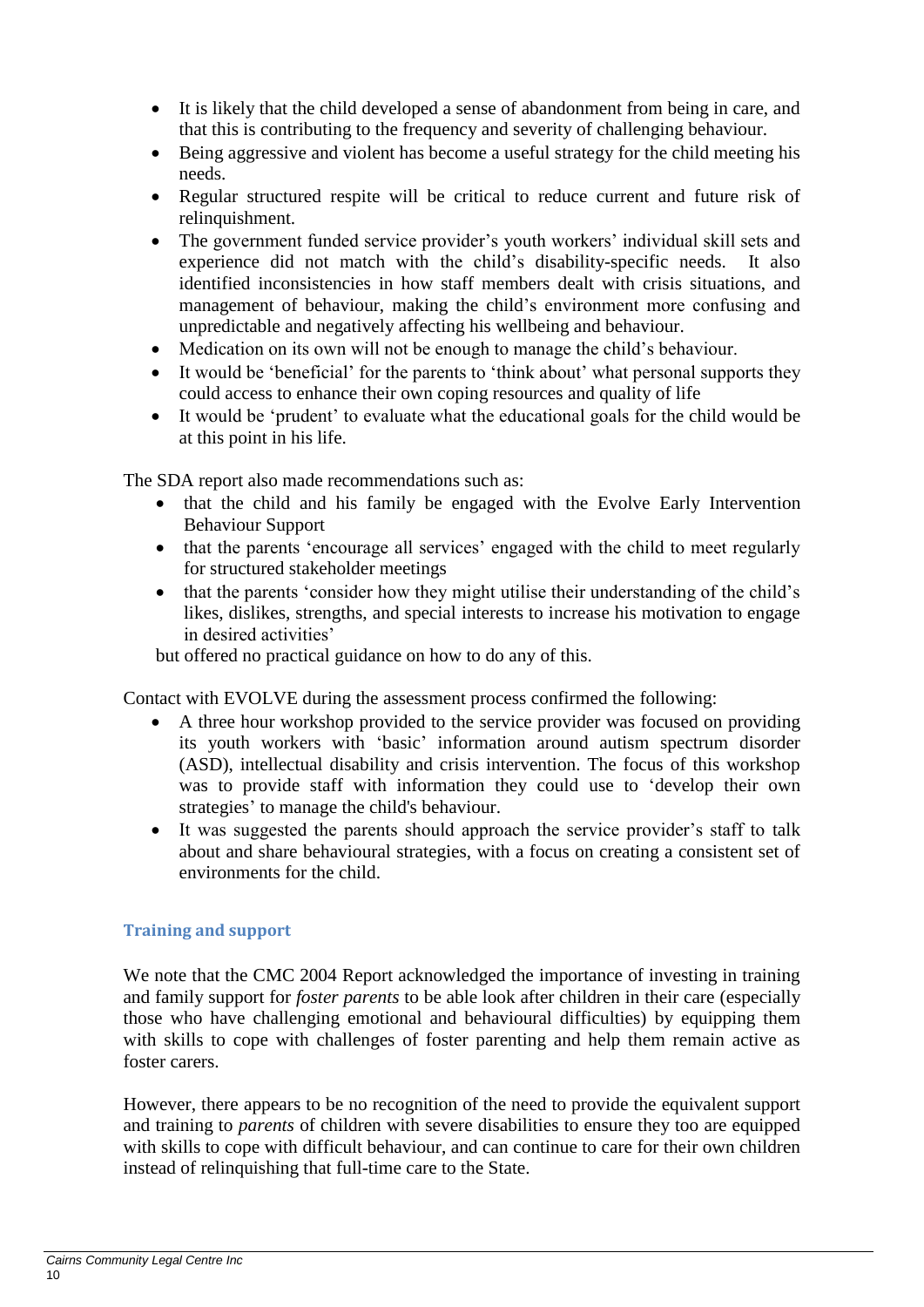#### <span id="page-10-0"></span>**Lack of coordination**

Even though support for children with significant disabilities is meant to be 'case managed' by Disability Services, the limits on funding available though that service results in many demands remaining unmet.

Once the child passes to the control of Child Safety, even though funding may be available, the coordination of interagency support appears to be excruciatingly slow. The experience of Case Study B was that it took many months and a change of service provider to develop a comprehensive plan to cover his accommodation, personal care, medical, educational and psychological needs, with the child still requiring occasional hospitalisation.

# <span id="page-10-1"></span>**Parents with disabilities**

We are concerned that parents with disabilities are being deemed to be a danger to their children, and the children are removed from their care without proper assessment of what is needed to protect the child, and what is in the child's best interests.

We note that the Universal Declaration of Human Rights recognises that the family is the natural and fundamental group unit of society and is entitled to protection by society and the State. It also recognises the right of men and women to marry and found a family.<sup>14</sup>

The Convention on the Rights of the Child recognises the right of the child to know and be cared for by his or her parents<sup>15</sup>, and ensures the child such protection and care as is necessary for his or her well-being, taking into account the rights and duties of his or her parents, legal guardians, or other individuals legally responsible for him or her.<sup>16</sup> It also requires States to render appropriate assistance to parents and legal guardians in the performance of their child-rearing responsibilities.<sup>17</sup>

### <span id="page-10-2"></span>**Intellectual disability**

Scenario A: Through networking with colleagues in disability rights, we have learnt of situations where new-born babies are permanently removed from mothers with mild intellectual impairment on the basis that the parents cannot care adequately for the child. No attempt was made to provide training or support in the lead up to or immediately after the birth of the child.

Since we have had no direct contact with parents seeking our advice or representation in such circumstances, we rely on individuals affected and supporting legal centres to contact your Commission to provide input.

### <span id="page-10-3"></span>**Mental health conditions**

 $14$  Article 16

<sup>&</sup>lt;sup>15</sup> Article 7

<sup>&</sup>lt;sup>16</sup> Article 3

 $17 \text{ Article} 18$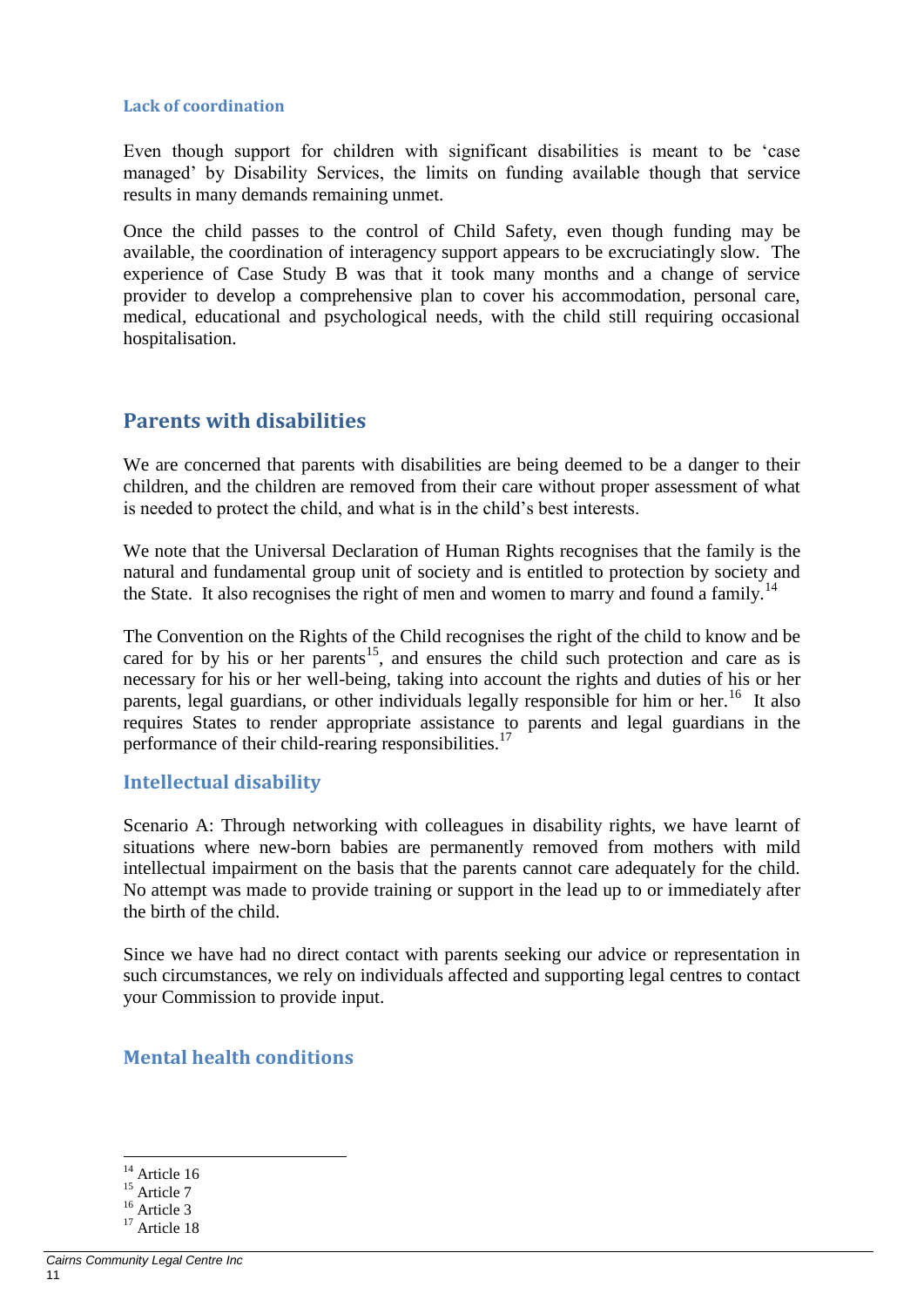Scenario B: Child Safety officers are making arbitrary decisions to remove children from their parents' care on the basis that the mental illness (such as bipolar disorder) places the children in danger.

In one situation (Case Study C) the parent's mental illness was well managed and stable for more than eight years. Even so, Child Safety used that illness as one ground for removing the children from the parents' care when an investigation into an initial Notification could not be substantiated. The other listed grounds were strongly disputed by the parents.

# <span id="page-11-0"></span>**Law Reform Project**

We first lodged a complaint with the Queensland Ombudsman concerning relinquishment of care of children with disabilities under child protection legislation in July 2010.

In response to the Ombudsman's investigation, Disability and Community Care Service (DCCS) reported the following:

*Data on children who have a disability as defined under the Disability Services Act 2006 and who have been relinquished into the statutory child protection system shows that:*

- *Between 1 July 2006 and 30 June 2010 custody of 55 children (an average of 14 per year) was relinquished to the statutory child protection system*
- *44 (90 per cent) of these presented with extreme and complex challenging behaviours and 11 (10 per cent) presented with high medical support needs*

This does not give any reflection of the number of families who continue to struggle to support their children at home, under threat that Child Safety will take custody of their children if they can no longer care for them at home at least 50% of the time.

After a lengthy process, the Ombudsman informed us on 14 December 2011 that he had formed an opinion that:

*The practice of providing extended or full-time out-of-home care to certain disabled children by way of a Child Protection Order under the Child Protection Act because the Disability Services Act does not have a clearly defined mandate to provide extended or full-time out-of-home care for children with a disability is unreasonable … because:*

- *a. the Child Protection Act facilitates 'protection' for children. In cases such as the complaint described above, the child does not require 'protection'. Instead, the child requires 'care' and*
- *b. for parents of a disabled child, the thought of declaring that they are in danger of abandoning their children, and the thought of their child's case being put before the Children's Court, may cause them severe and unnecessary emotional trauma.*

The Ombudsman recommended to the Director-General of the Department of Communities:

*That the practice of providing extended or full-time out of home care to certain disabled children by way of a child protection order under the Child Protection Act be reviewed at the earliest opportunity.*